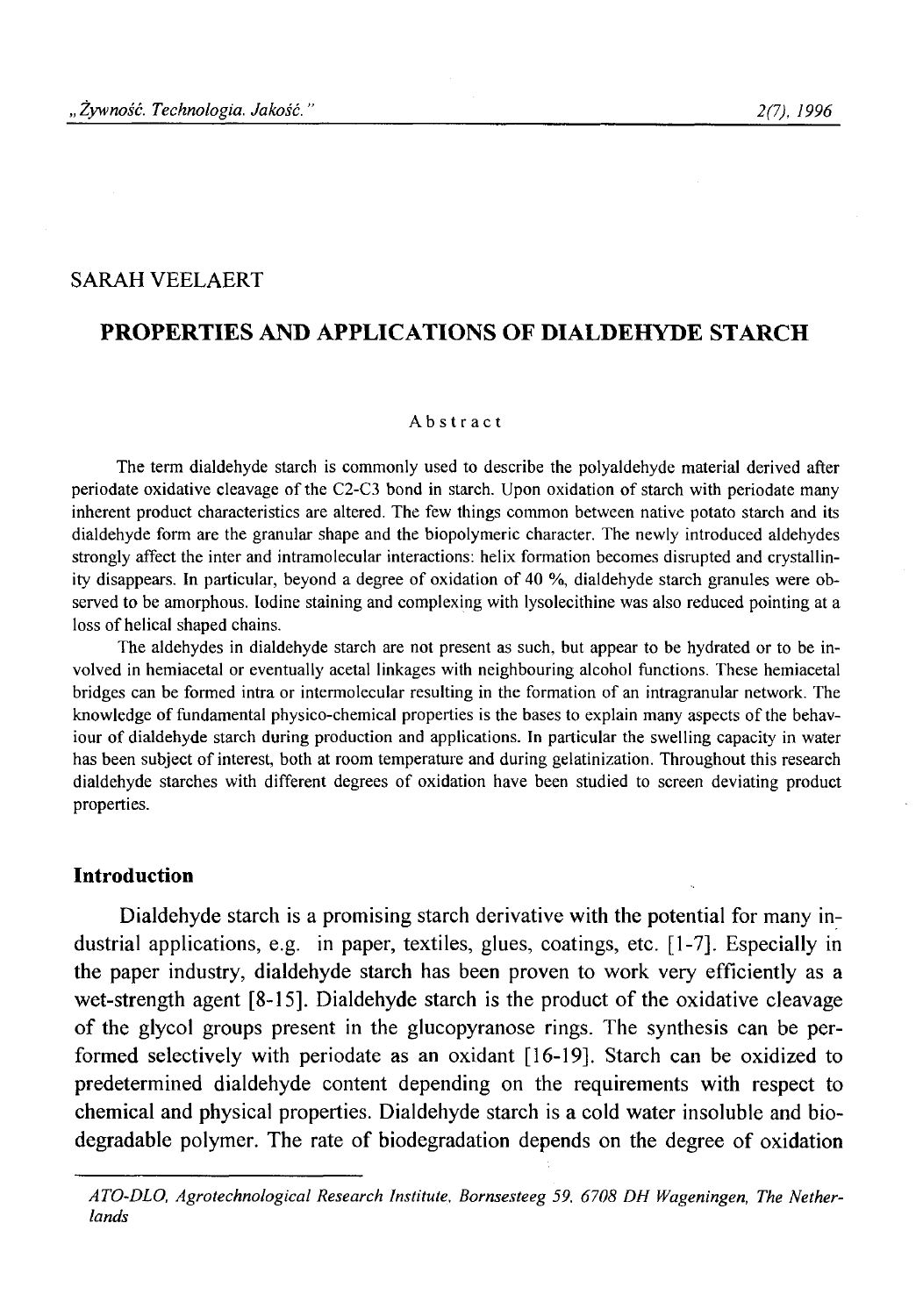[20]. In spite of the wide scope of applications, the use of dialdehyde starch has been limited up to now owing to its high price. In order to reduce the production costs, processes have been designed to combine the oxidation of starch with the regeneration of periodate [1-5, 21-34].

The preparation, properties and uses of dialdehyde starch have frequently been reviewed [1-7]. Several chemical reactions have been reported with, e.g. sodium borohydride, bisulphite and a variety of amines (ammonia, urea, hydroxylamine, melamine). Although numerous derivatives are known, most of the industrial applications of dialdehyde starch are based on its cross-linking capacity. Various natural and synthetic polymers containing hydroxyl or amino groups have been treated with dialdehyde starch to improve the strength or to alter the solubility in water.

The application of dialdehyde starch to improve the wet-strength of paper products, such as wrappings, sanitary tissues, towelling maps, etc. is well documented [8- 12]. During the paper making process, dialdehyde starch is mostly applied by wet-end addition: after being dispersed in water it is added to the suspension of paper pulp before sheet formation. Upon mixing and removal of water, hemiacetals are formed between the hydrated aldehyde groups of dialdehyde starch and the hydroxy groups of cellulose. These hemiacetals act like intermolecular cross-links, thus creating a reinforcement of the paper.

The general aim of this research at our institute is to revalue the use of dialdehyde starch for industrial purposes. Present scepticism about the industrial application of dialdehyde starch is mainly based on the unattractive price and the limited knowledge of fundamental product properties and efficient processing conditions. Certainly, a reduction of the actual price of dialdehyde starch is essential to compete with synthetic alternatives, e.g. in the paper industry. Moreover, it is important to achieve more experience with the characteristic product properties; especially the product stability and reactivity are important parameters that determine the efficiency of further use.

## **Materials and methods**

A series of dialdehyde starches with a degree of oxidation (DO) varying from 1 to 99 % have been synthesized by periodate oxidation of potato starch as described earlier [35]. The oxidation has been performed in a 10 wt % aqueous solution at pH 3.5 and 25°C in the dark. After filtration and washing 5 times with the same volume of water, the products have been freeze-dried.

Chemical and structural analyses of the dialdehyde starches have been performed as described in a previous paper [35].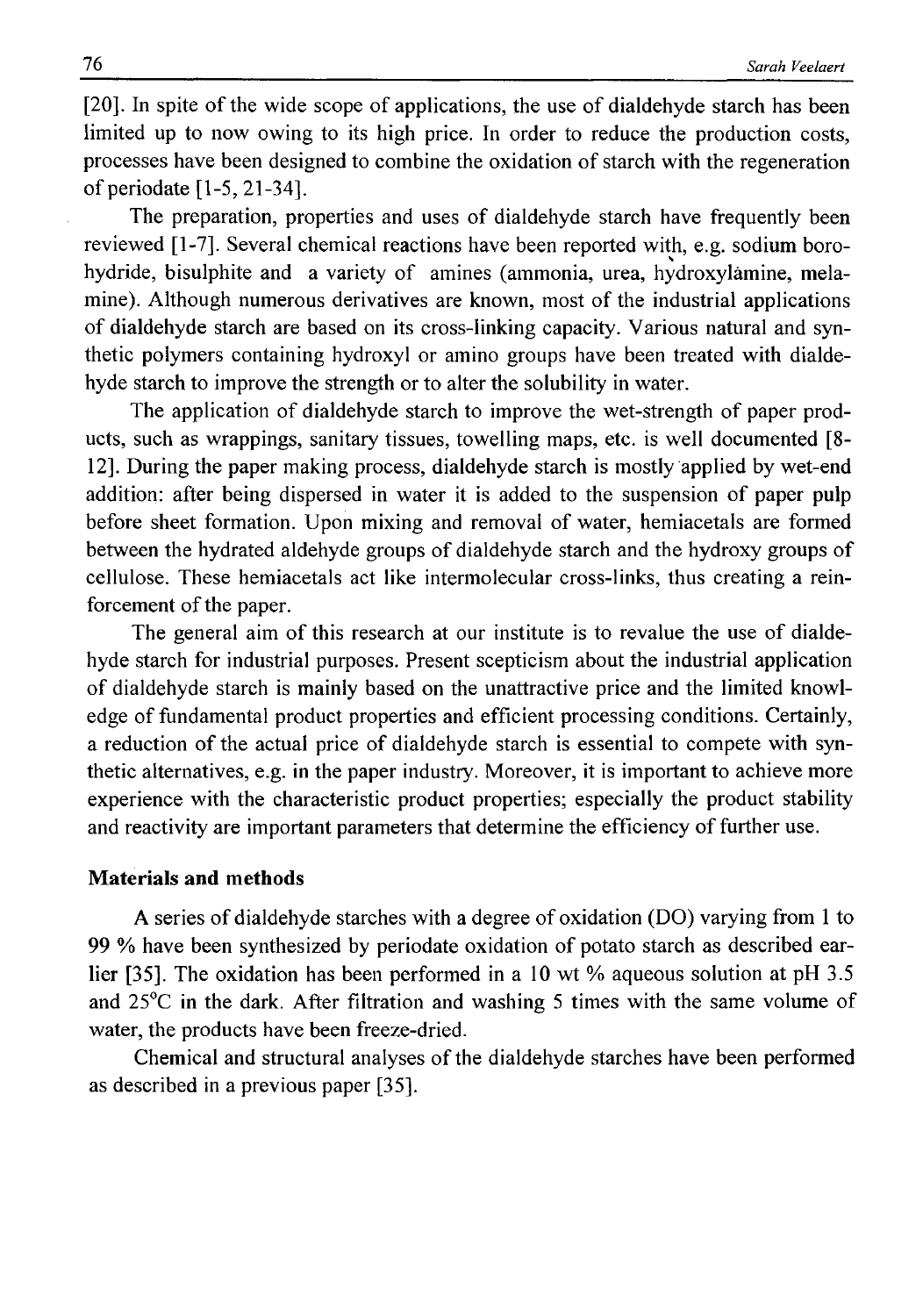The swelling capacity of the products was determined by measurement of the increase in weight after suspending in water for 30 minutes, followed by isolation of the suspended granules by centrifuging [35].

The water absorption was calculated as the mass of water absorbed over the initial mass of dry material [35].

Viscosity changes during gelatinization have been measured in a Brabender Viskograph-E following a conventional gelatinization program [36]. Viscoelastic measurements during gelation were recorded with a Bohlin VOR Rheometer [36].

## *Abbreviations*

- DAS-X dialdehyde starch with a degree of oxidation equal to X, the number X referring to the percentage of oxidized anhydroglucose units (e.g, DAS-50 and DAS-100).
- PS native potato starch.

## **Results and discussion**

### *Product properties*

With wide-angle X-ray scattering (XRD), differential scanning calorimetry and optical microscopy, all crystallinity and structural ordering has been proven to be lost



Fig. 1. X-Ray difractograms of different dialdehyde starches and native potato starch.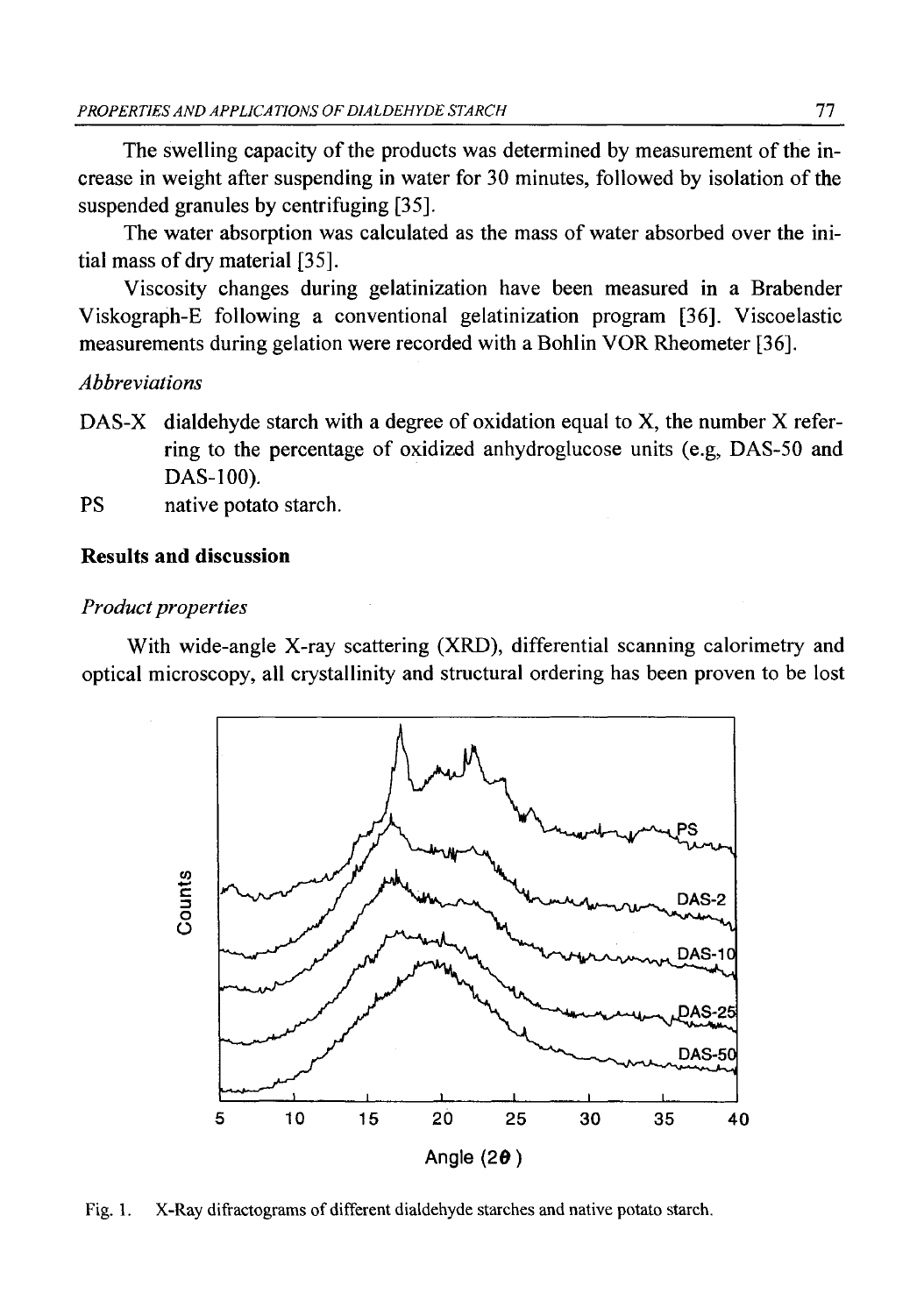beyond degrees of oxidation of ±40 % [35]. Nevertheless the granular shape of the material was retained. The loss of B-type crystallinity in native potato starch, measured with XRD is illustrated in Fig. 1. The material was according to all applied analysis procedures amorphous at degrees of oxidation beyond 40 %. Also complexing with iodine or lysolecithine has been observed to be very low for higher degrees of oxidation [35]. The presence of aldehyde groups at C2 and C3 are expected to disturb helix formation. The effective helical chain length for complexing reactions diminishes gradually upon oxidation.



**Fig. 2. Cross-linked dialdehyde starch fragment.**



Fig. 3. Swelling capacity as function of the degree of oxida**tion.**

The aldehydes in dialdehyde starch are not present as such but appear to be hydrated or to be involved in hemiacetal or eventually acetal linkages with neighbouring alcohol functions [37]. These hemiacetal bridges can be formed inter or intramolecularly resulting in the formation of an intergranular network.

The molecular fragment presented in Fig. 2 illustrates the type of interactions that might occur and result in crosslinking.

# **Behaviour of dialdehyde starch** *in water*

Loss of crystallinity enhances swelling whereas hemiacetalization (and crosslinking) of the aldehyde groups inhibit swelling. Swelling at ambient temperature is due to this counteracting effect maximal at intermediate degrees of oxidation (Fig. 3) [35].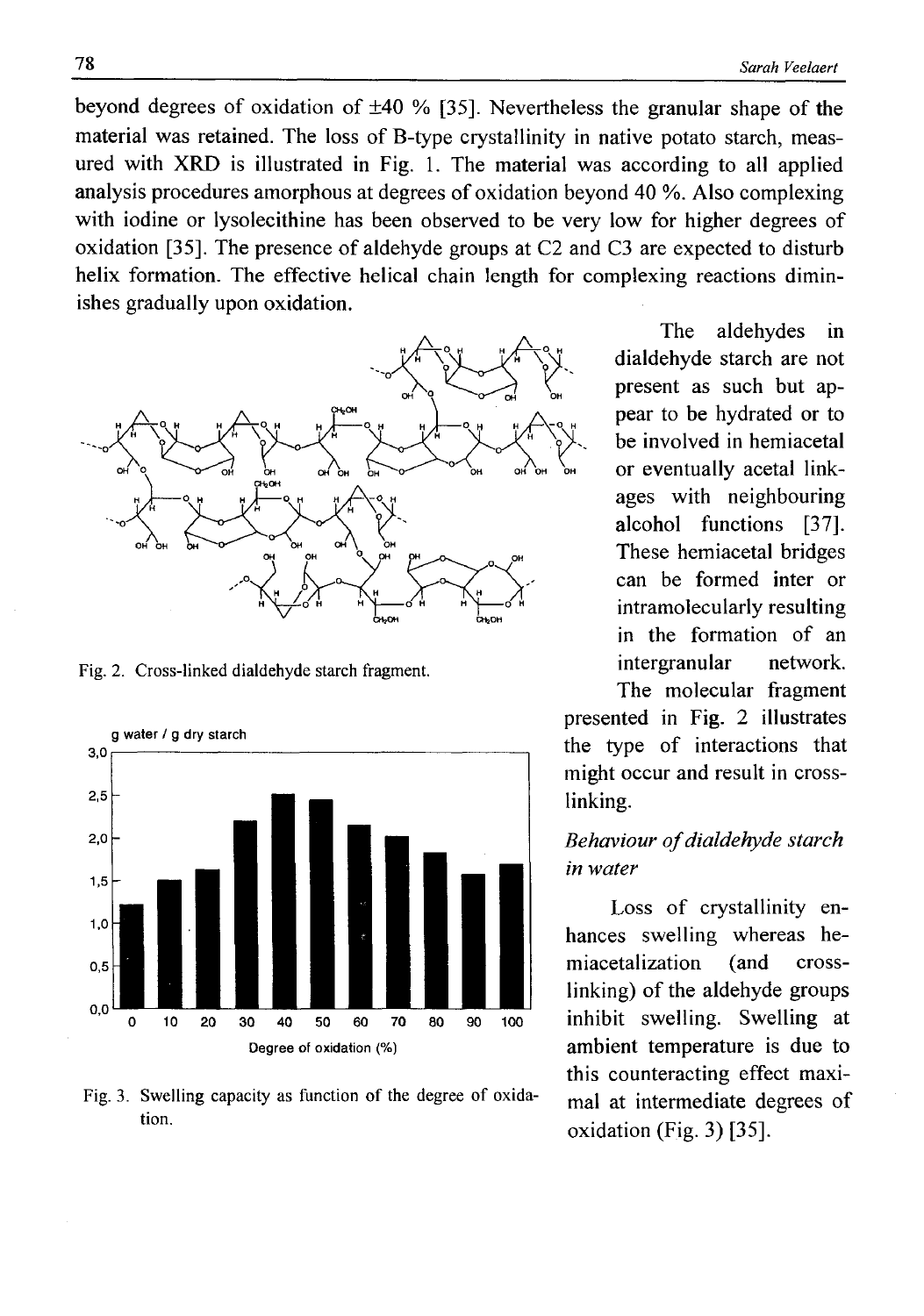

**Fig. 4. Viscosity changes during gelatinization in a Brabender Viskograph.**



Fig. 5. The elastic response of DAS-100 and native potato starch at 20 wt % concentration during heating **in a Bohlin Rheometer.**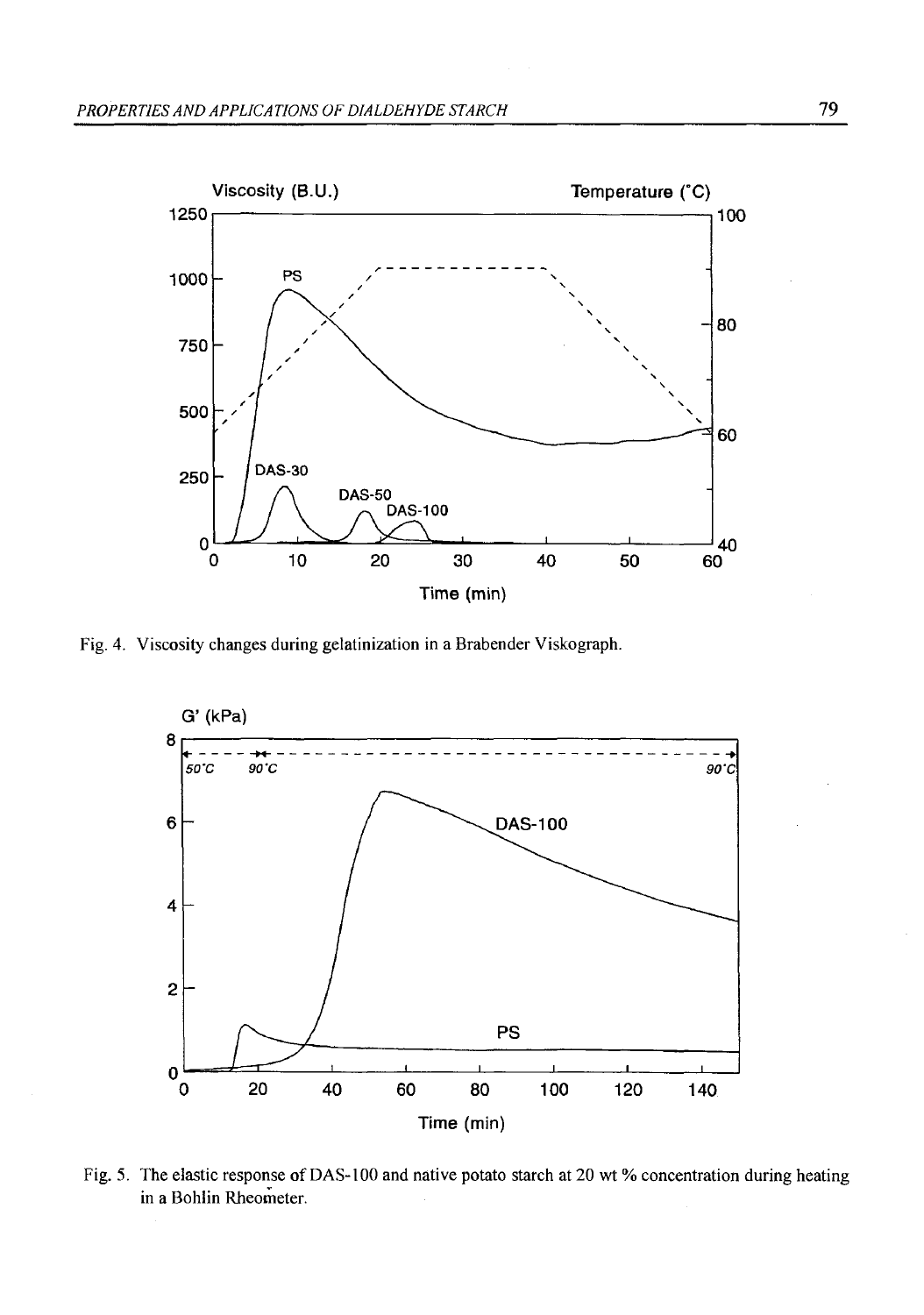Swelling capacity upon heating was observed to be very low compared with native potato starch [36], Abdve the melting temperature of crystallites, the swelling capacity of the starches diminishes with rising degree of oxidation (Fig. 4). The underlying effect is hemiacetal induced cross-linking in combination with an increased hydrophobic character. Above a critical concentration, highly visco-elastic particle gels were obtained, as soon as the particles were swollen into a close-packing stage [36]. The granules retained their rigid structure and were slightly deformable, in contrast with native starch granules, which swell considerably and therefore lose rigidity. This explains the high elastic response of the DAS gels relative to the native potato starch gels (Fig. 5). The critical concentration for gel formation (14 wt %), deviating from that of native starch, is attributed to a different conformation and functionality and a higher temperature lability of DAS.

Thanks to aldehyde induced hemiacetalization, the granules are reinforced, but the respective cross-links are pH sensitive. Granular swelling increases upon working at higher pH values. This effect can be advantageous for the removal of iodate from the reaction mixture during washing. But degradation, and the concurrent release of low molecular weight material, might cause problems during the separation of iodate from organic material.

The most important differences in properties between dialdehyde starch and native potato starch are compared in Table 1.

**Table 1**

|                              | Dialdehyde starch              | Native potato starch              |  |
|------------------------------|--------------------------------|-----------------------------------|--|
| Crystallinity                | $DO > 30$ : amorphous          | semi-crystalline                  |  |
| Iodine staining              | $DO < 30$ : brown - yellow     | amylose: blue; amylopectin: brown |  |
| Swelling at room temperature | low (high for intermediate DO) | low                               |  |
| Swelling upon heating        | low at $70 - 90^{\circ}$ C     | high at $\pm 60^{\circ}$ C        |  |
| Viscosity 5 wt %             | low                            | high                              |  |
| Visco-elasticity 15 wt %     | high                           | low                               |  |
| Paste stability              | no retrogradation              | retrogradation                    |  |
| Molecular stability          | $>$ pH 5: low                  | higher                            |  |

**The most important differences in properties between dialdehyde starch and native potato starch**

In the past only DAS-100 has been subject of interest with regards to applications. The use of DAS-50, however, might occasionally be advantageous. Table 2 gives an overview of the fundamental differences between DAS-50 and DAS-100.

Besides for a lower periodate consumption, the production of DAS-50 is advantageous with respect to the required reaction time to obtain the desired degree of oxi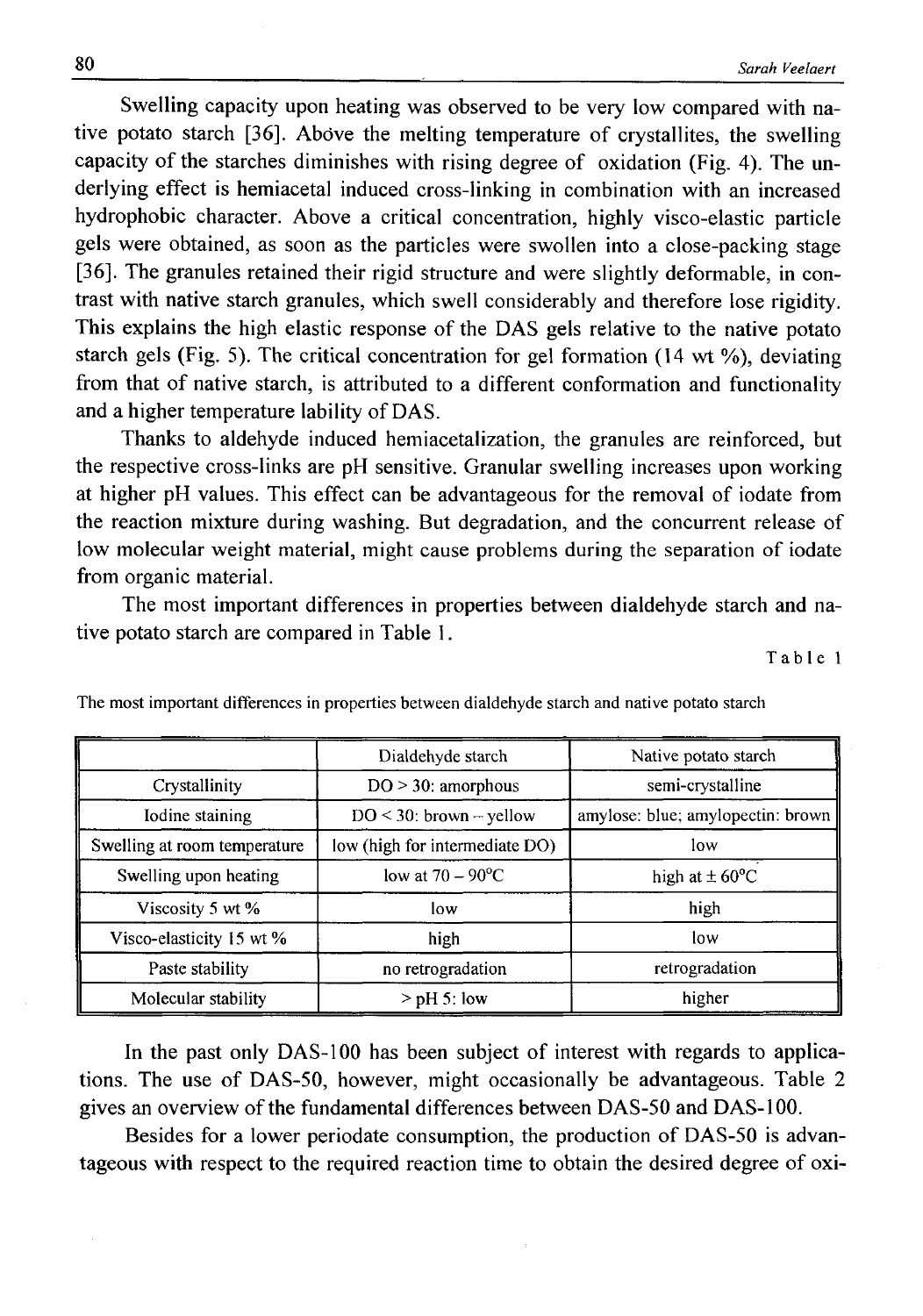dation. The periodate oxidation of starch initially follows second order kinetics. A clear deviation from this second order model, however, was observed halfway the reaction. The involved reaction inhibition was attributed to the formation of hemiacetals between newly formed aldehyde groups and adjacent alcohol functions [37]. Un-oxidized diol units are thus protected for further reaction. Upon continued oxidation, the availability of diol units gradually decreases and the reaction rate slows down. Consequently, complete oxidation of starch to dialdehyde starch becomes a time-consuming process  $(> 24 \text{ h})$ , unless a surplus of periodate is applied. The reaction time needed to prepare DAS-50 is considerably lower  $(\pm 1 h)$ .

**Table 2**

|                                             | <b>DAS-50</b>  | <b>DAS-100</b> |
|---------------------------------------------|----------------|----------------|
| Reaction time*                              | ±2h            | $>24$ h        |
| Periodate consumption per mol <sup>*</sup>  | 2 mol          | . mol          |
| Washing efficiency after two washing cycles | $\pm$ 99 %     | ± 95%          |
| Swelling                                    | high           | low            |
| Dispersibility                              | $80^{\circ}$ C | $90^{\circ}$ C |
| Particle rigidity                           | low            | high           |

Fundamental differences between DAS-50 and DAS-100

**The batch process.**

Washing of the products is very important not only for purification but also for recovery of the periodate. The price of the process strongly depends on the recovery of iodate or periodate out of the reaction mixture. The periodate dissipation therefore has to be minimized. The washing efficiency of batch-wise prepared products has been investigated as function of the respective degree of oxidation. It was found that washing efficiency is maximal for intermediate degrees of oxidation (DAS-40 till DAS-60) [35]. This phenomenon was related to the swelling of the material, which was also observed to be maximal for the same products. Obviously, swelling has a positive effect on the accessibility of the granules: an increased water flow through the granules enhances the removal of iodate.

DAS-50 is dispersed more easily than DAS-100, due to the lower extent of hemiacetal induced cross- linking [35]. DAS-100, on the other hand is less alkali sensitive, at least with respect to the granular integrity [39]. Both DAS-50 and DAS-100, exhibit extensive molecular degradation when heated at pH 7. The stability of the viscoelastic particle gels was higher for DAS-100, as particle rigidity increased with increasing aldehyde content [35].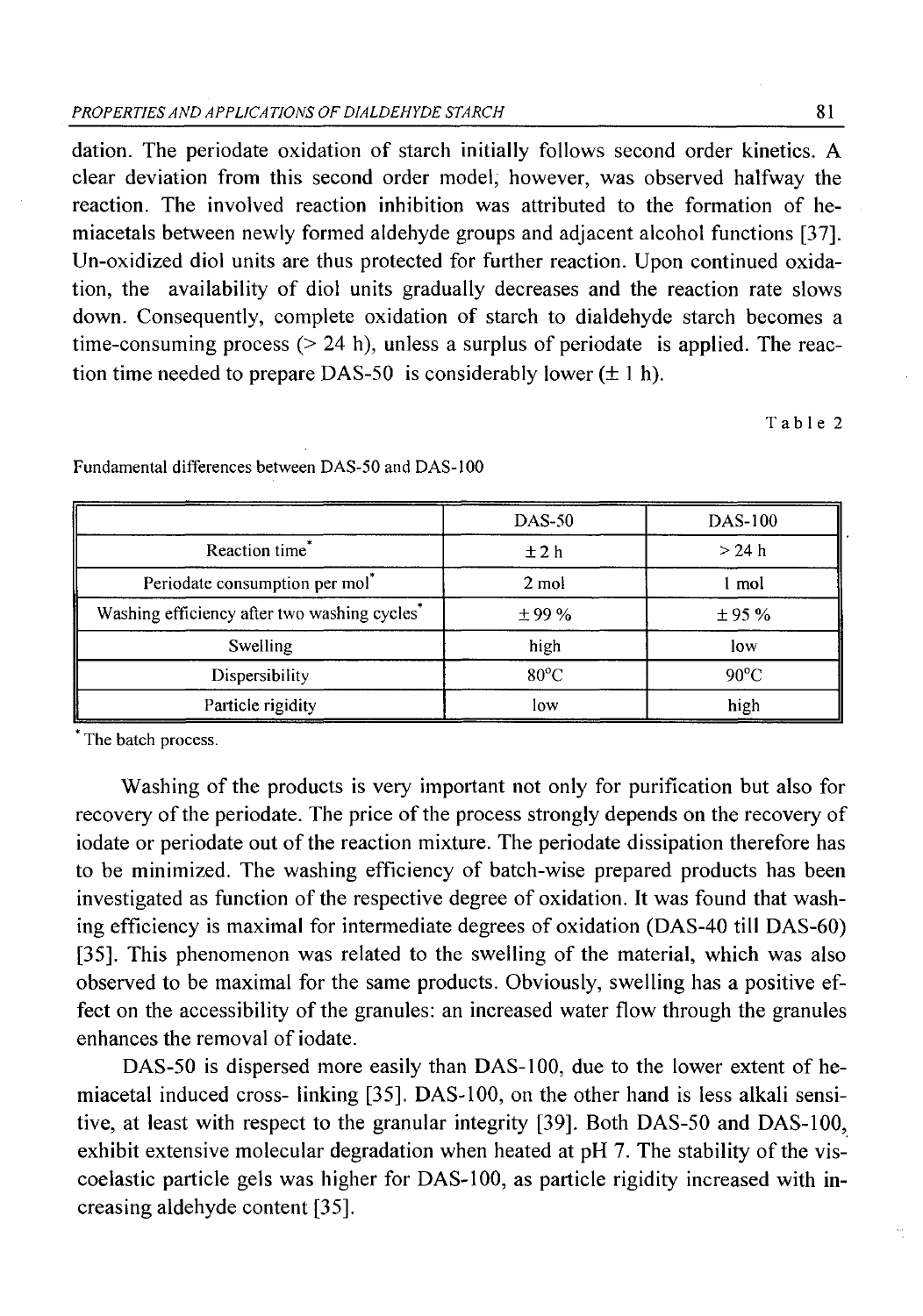## **Conclusions**

The broad based research described in this paper has led to interesting knowledge on the fundamental product properties of dialdehyde starches. Physical properties have been observed to be highly dependent on the degree of oxidation of the dialdehyde starch. A relation has been established between the chemical and physical structure and the behaviour of dialdehyde starch in aqueous suspensions under various conditions.

The preferential degree of oxidation depends on the desired performances of the dialdehyde starch. The production costs of DAS-50 are without any doubt lower than for DAS-100, not only for a reduced periodate consumption but also for a shorter reaction time and a higher washing efficiency. The surplus value of the higher aldehyde content in DAS-100 has to be weighed over the increased production costs.

#### **REFERENCES**

- **[1] Tegge G.:Starch, 12, 1960, 321.**
- **[2] Mehltretter C.L.: Starch Chemistry and Technology 2, Acad. Press, New York, 1967, pp. 433.**
- **[3] Beduneau H.: Rev. Prod. Chim., 1961, 598.**
- **[4] Mehltretter C.L.: Starch, 18, 1966, 208.**
- **[5] Radley J.A.: Starch Production Technology, Appl. Science Publ., London, Ch. 19, 1976, 423.**
- **[6] Babor K., Kalać V., Tihlarik K.: Listy Cukrovar, 80, 1964, 265.**
- **[7] McGuire T.A., Mehltretter C.L.: Starch/Starke, 23, 1971, 42.**
- **[8] Hofreiter B.T., Hammerstrand G.E., Mehltretter C.L., Schulze W.E., Ernst A.J.: Tappi, 43, 1960, 639.**
- **[9] Hammerstrand G.E., Hofreiter B.T., Mehltretter C.L., Schulze W.E., Kay D.J.: Tappi, 44, 1961, 430.**
- **[10] Hofreiter B.T., Hammerstrand G.E., Kay D.J., Rist C.E.: Tappi, 45, 1962, 177.**
- **[11] Mehltretter C.L., Yeates T.E., Hammerstrand G.E., Hofreiter B.T., Rist, C.E.: Tappi, 45, 1962, 750.**
- **[12] Hammerstrand G.E., Hofreiter B.T., Kay D.J., Rist C.E.: Tappi, 46, 1963, 400.**
- **[13] Laleg M., Pikulik I.I.: J. Pulp Paper Sci., 19, 1993, J248.**
- **[14] Hofreiter B.T., Heath H.D., Ernst A.J., Russel C.R.: Tappi, 57, 1974, 81.**
- **[15] Jones E.J., Weber B, Swanson J.W., Mehltretter C.L., Senti F.R.: Tappi, 42, 1959, 862.**
- **[16] Malaprade L.: Bull. Soc. Chem., 43, 1928, 683.**
- **[17] Jackson E.L.: Org. Reactions, 2, 1944, 341.**
- **[18] Bobbett J.M.: Adv. in Carbohyd. Chem., 11, 1956, 1.**
- **[19] Guthrie R.D.: Adv. in Carbohydr. Chem., 16, 1961, 105.**
- **[20] van der Zee M., Stoutjesdijk J.H., van der Heijden P.A.A.W., de Wit, D.: J. Env. Pol. Degr., 3, 1995, 235.**
- **[21] Heit A.H., Williamson, J.N.: U.S. Pat. 3703508, 1972.**
- **[22] Mehltretter C.L.: U.S. Pat. 2830941, 1958.**
- **[23] Langhammer G., Gabert A., Gerhard L., Wand H., D.D.: Pat. 87778, 1972.**
- **[24] Pfeifer V.F., Sohns V.E., Conway H.F., Lancaster E.B., Dabic S., Griffin E.L.: Ind. Eng. Chem., 52, 1960, 201.**
- **[25] Conway H.F., Sohns V.E.: Ind. Eng. Chem., 51, 1959, 637.**
- **[26] Mehltretter C.L.: U.S. Pat. 2713553, 1955.**
- [27] Dvonch W., Mehltretter C.L.: U.S. Pat. 2648629, 1953.